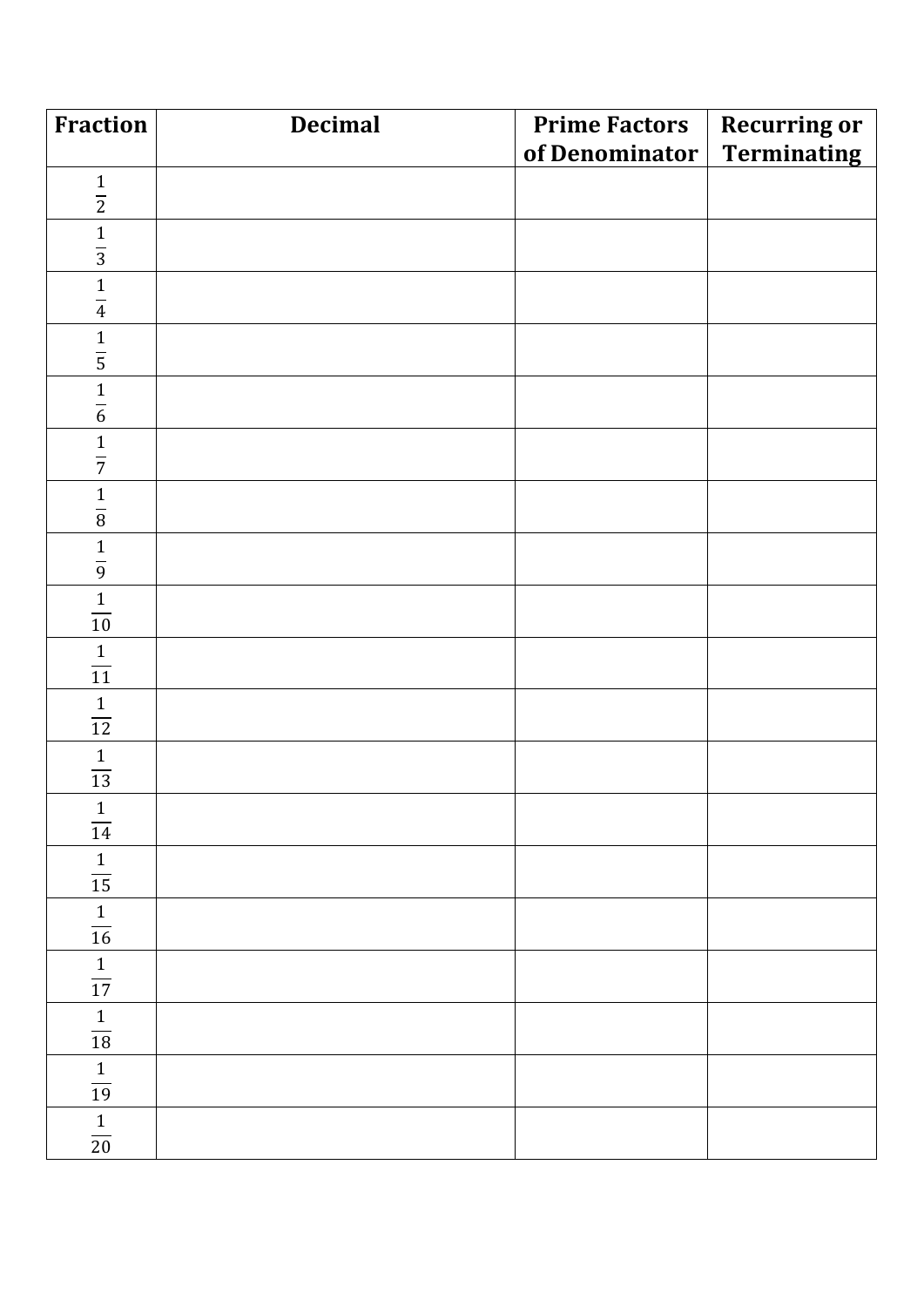## How to convert a **fraction** to a **decimal**:

| Write as a division:                                                                                                  | $\frac{3}{11}$ = 3 ÷ 11  |
|-----------------------------------------------------------------------------------------------------------------------|--------------------------|
| Use the 'bus-stop' method with lots of<br>trailing zeroes (make sure the<br>denominator goes on the outside):         | 113.00000000<br>$\bf{0}$ |
| Begin the division, and continue until the<br>remainders start to be repeated:                                        |                          |
| Write the answer in recurring decimal<br>form, with dots over the first and last<br>digits in the repeating sequence: | $\frac{3}{11} = 0.27$    |

## How to convert a **'simple' recurring decimal** to a **fraction**:

| Call the decimal $x$ :                                                                                                          | $x = 0.\dot{1}\dot{8}$                |
|---------------------------------------------------------------------------------------------------------------------------------|---------------------------------------|
| Multiply both sides by 10, 100 or 1000, etc.<br>until one whole repeating section is moved<br>to the left of the decimal point: | $100x = 18.\overline{18}$             |
| Subtract $x$ from one side and your original<br>decimal from the other (we can do this<br>since they are equal):                | $99x = 18$                            |
| Divide through by the number in front of $x$<br>to form a fraction with 9, 99 or 999 etc on<br>the bottom:                      | $x = \frac{18}{99}$                   |
| Simplify as far as possible:                                                                                                    | 18 2<br>$\frac{1}{99} = \frac{1}{11}$ |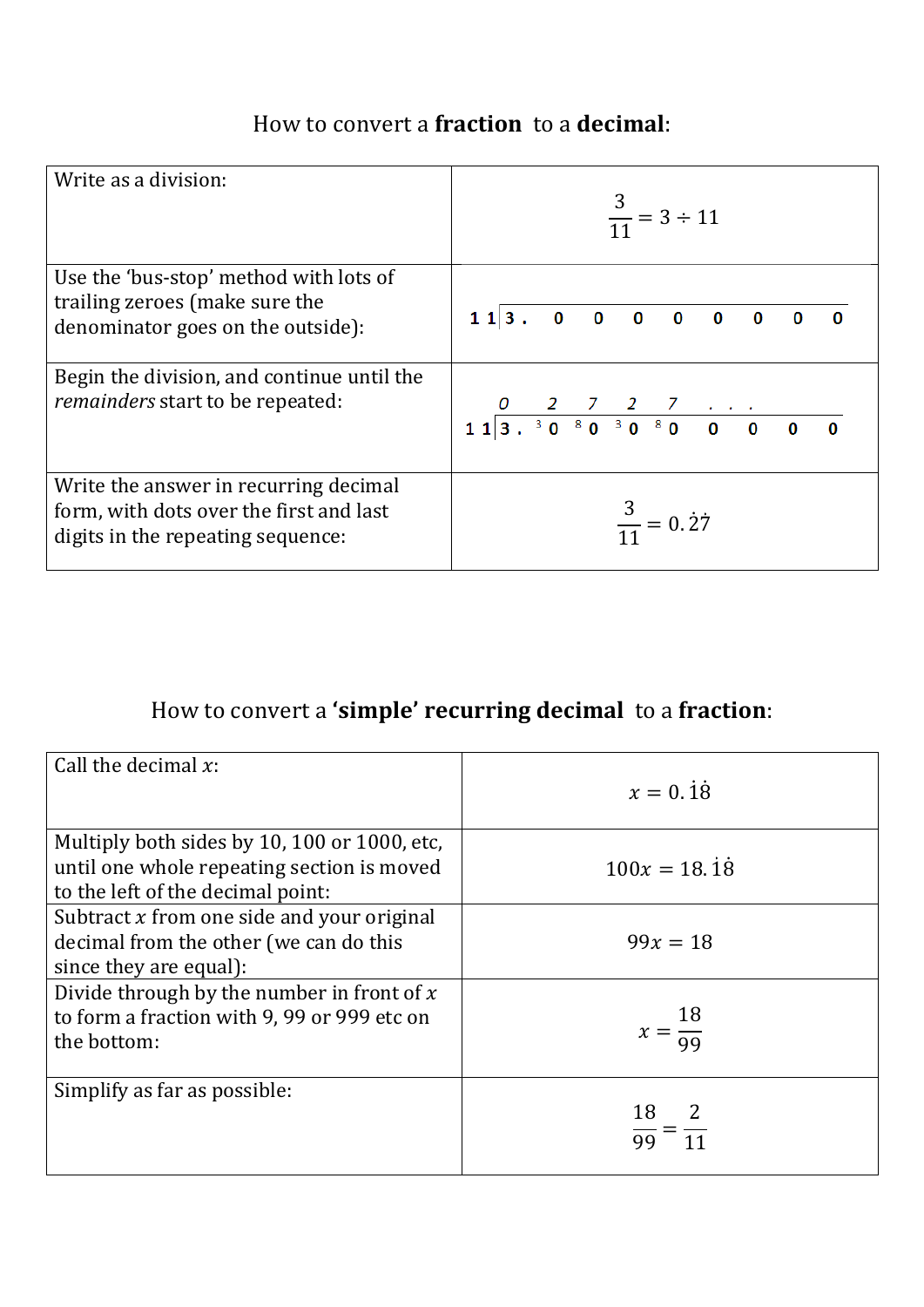## How to deal with more **complicated recurring decimals**:

If you have to simplify a recurring decimal which has a non-recurring part at the beginning, first multiply by a multiple of 10 until the non-recurring part is to the left of the decimal point and subtract the whole number part to leave a 'simple' recurring decimal:

$$
0.1\dot{6} \times 10 = 1.\dot{6} \qquad 1.\dot{6} - 1 = 0.\dot{6}
$$

Convert this 'simple' recurring decimal into a fraction using the standard method:

$$
x = 0.\dot{6}
$$

$$
10x = 6.\dot{6}
$$

$$
9x = 6
$$

$$
x = \frac{6}{9} = \frac{2}{3}
$$

To find the original complex recurring decimal we need to reverse the steps we took to turn it into a simple one, and finally simplify:

$$
\frac{2}{3} + 1 = \frac{5}{3} \qquad \frac{5}{3} \div 10 = \frac{5}{3} \times \frac{1}{10} = \frac{5}{30} = \frac{1}{6}
$$
  
Example: 2.04108

 $2.04108 \times 100 = 204.108$  2  $04.108 - 204 = 0.108$  $x = 0.\dot{1}0\dot{8}$  $1000x = 108.108$  $999x = 108$  $x =$ 108  $\frac{100}{999}$  =  $\frac{12}{111}$  $\frac{12}{111} + 204 =$ 22644  $\frac{2077}{111}$  +  $\frac{12}{111}$  = 22656  $\overline{111}$ 22656  $\frac{2030}{111} \div 100 =$ 22656  $111$  $\times$  $\overline{1}$  $\frac{1}{100}$  = 22656  $\frac{22030}{11100} =$ 11328  $\frac{11320}{5550}$  = 5644  $\frac{50 + 1}{2775} =$ 1888  $\frac{1000}{925}$  or  $2\frac{38}{925}$